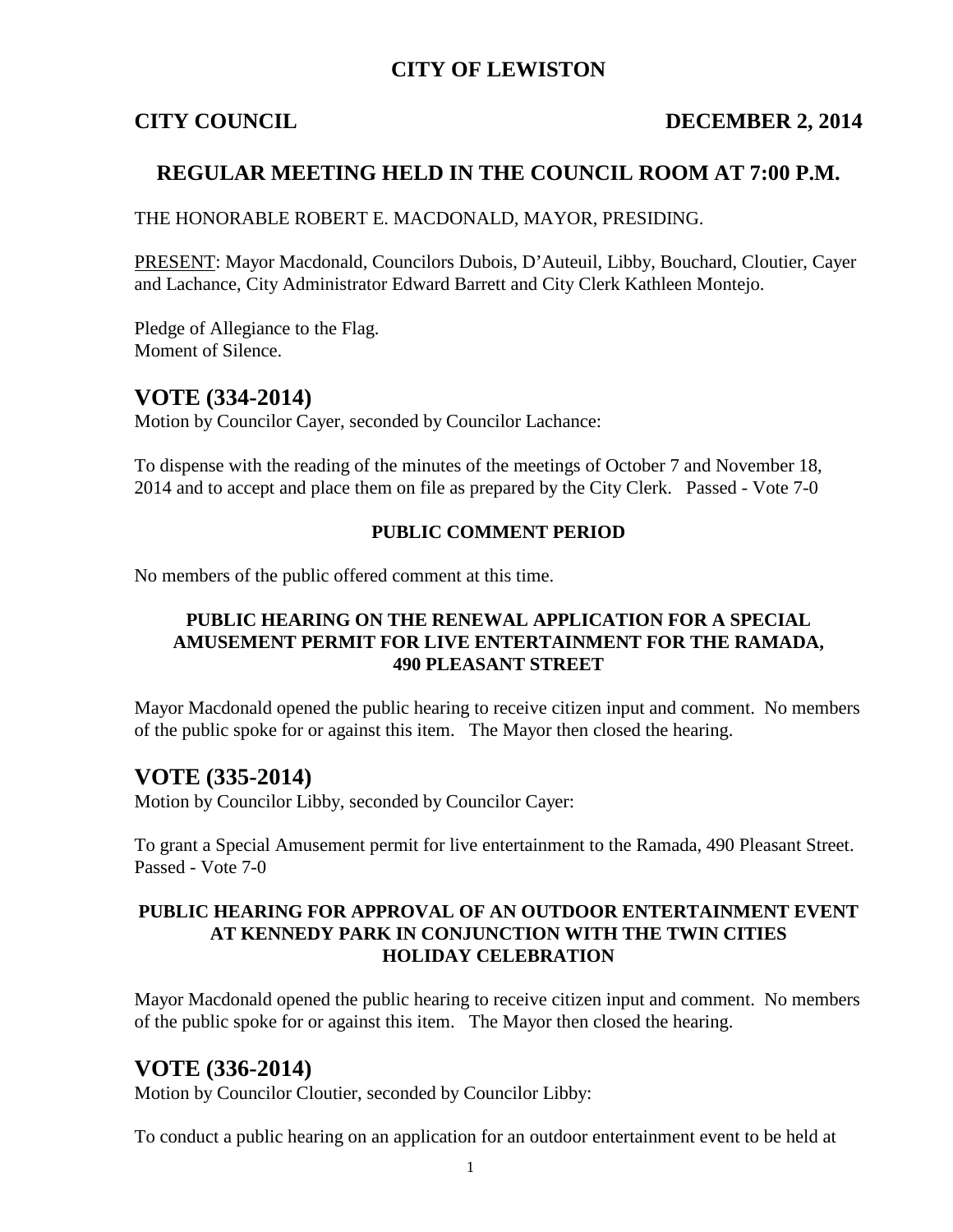Kennedy Park on December 3, 2014 at 6:00pm, and to authorize a permit for an Outdoor Entertainment Event, as required by the City Code of Ordinances, Chapter 10, Article 1, Section 1-3, to the Downtown Holiday Celebration Committee for an outdoor music event, contingent upon positive recommendations from the Police Department, Fire Department, Code/Land Use Officer and Code/Health Officer regarding compliance with all regulations, and compliance with all City ordinances. Passed - Vote 7-0

### **PUBLIC HEARING AND FINAL PASSAGE REGARDING AMENDMENTS TO THE ELECTION ORDINANCE REGARDING THE CITIZEN INITIATIVE AND REFERENDUM PROCESS**

Mayor Macdonald opened the public hearing to receive citizen input and comment. No members of the public spoke for or against this item. The Mayor then closed the hearing.

# **VOTE (337-2014)**

Motion by Councilor Cayer, seconded by Councilor Libby:

That the proposed amendment to the City Code of Ordinances, Chapter 32 "Elections", Article II "Initiative and Referendum", Section 32-27 "How to invoke", receive final passage by a roll call vote. Passed - Vote 7-0

## **PUBLIC HEARING AND FINAL PASSAGE FOR THE CONDITIONAL REZONING OF THE PROPERTY AT 239 BARTLETT STREET FROM THE HIGHWAY BUSINESS (HB) DISTRICT TO THE DOWNTOWN RESIDENTIAL (DR) DISTRICT**

Mayor Macdonald opened the public hearing to receive citizen input and comment. No members of the public spoke for or against this item. The Mayor then closed the hearing.

# **VOTE (338-2014)**

Motion by Councilor Cloutier, seconded by Councilor Libby:

To approve final passage of the amendment to the Zoning and Land Use Code and Map to conditionally rezone the property at 239 Bartlett Street from the Highway Business (HB) District to the Downtown Residential (DR) District, subject to a conditional agreement. Passed - Vote 7-0

## **CONDEMNATION HEARING FOR THE BUILDING LOCATED 227 LINCOLN STREET**

Gil Arsenault, Director of Planning and Code Enforcement, and Tom Maynard, Code Enforcement Officer, provided their professional background credentials regarding their working knowledge of building codes and building safety. Mr. Arsenault and Mr. Maynard then reviewed the City's efforts to communicate with the building owners and to work with them to resolve the numerous outstanding safety violations. They then outlined the condition of the building noting it is unsafe for habitation and is a danger to the neighborhood. They also showed photographs documenting the code violations and safety concerns. No members of the Council personally know the property owner and therefore do not have a conflict of interest for this hearing. No one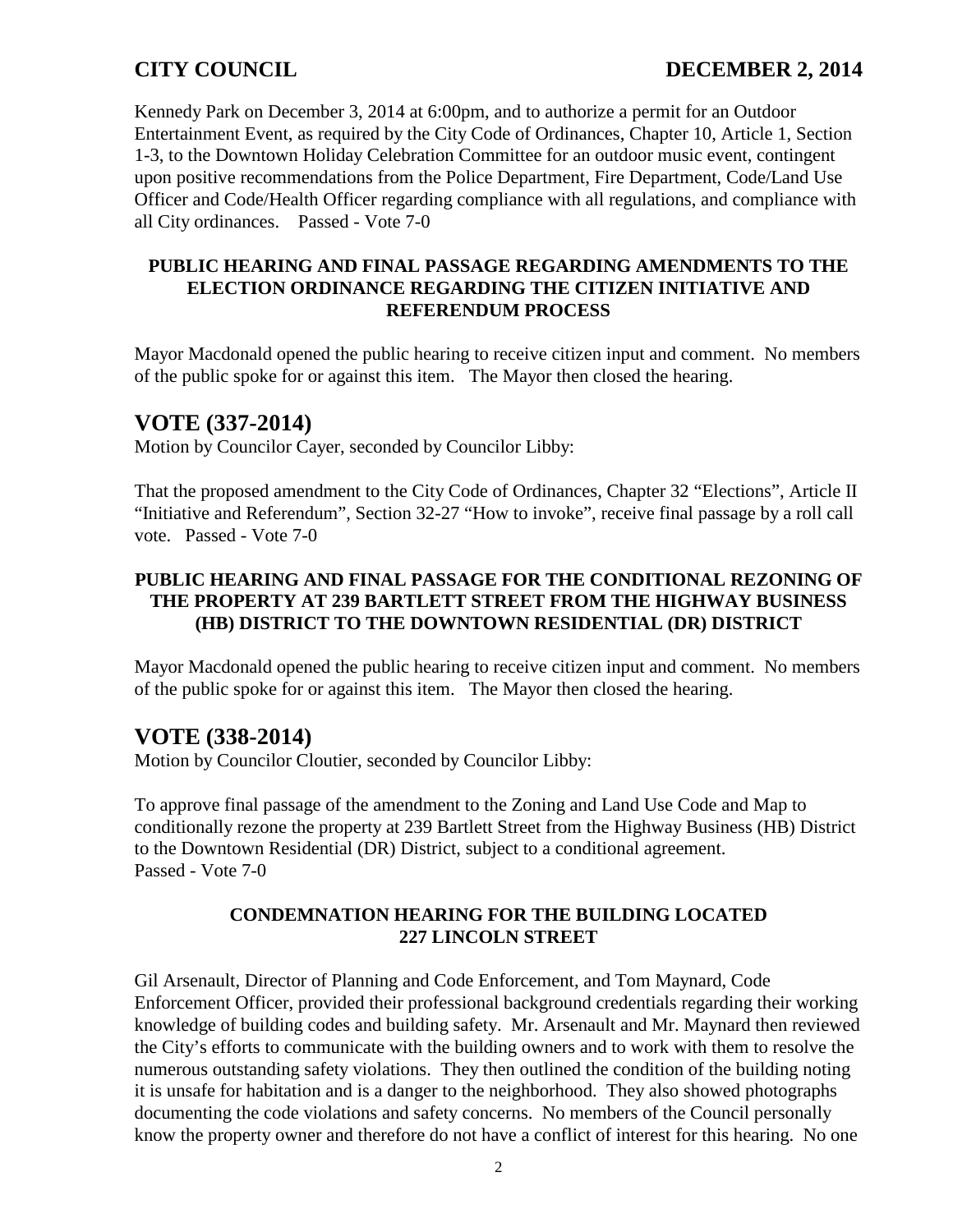representing the property owner was present for the hearing.

# **VOTE (339-2014)**

Motion by Councilor Cayer, seconded by Councilor Libby:

With regard to the property at 227 Lincoln Street, to adopt the Findings of Fact, Conclusions of Law and Order of Demolition proposed by the City Planning and Code Enforcement Department, which Order establishes the corrective action to be taken by the property owner and the time frame for taking such action, and which authorizes the City Administrator to take such corrective action if the property fails to do so, and to recoup the City's costs through a special tax or collective action. Passed - Vote 7-0

## **ORDER AUTHORIZING THE USE OF THE UNEXPECTE BALANCE OF THE FY2013 WATER TREATMENT BOND FOR THE PURPOSE OF REIMBURSING THE AUBURN WATER DISTRICT FOR LEWISTON'S SHARE OF THE COST OF CLEANING THE DRINKING WATER INTAKE LINE FOR THE LAKE AUBURN WATER TREATMENT FACILITY**

# **VOTE (340-2014)**

Motion by Councilor Libby, seconded by Councilor Lachance:

To approve the Order authorizing the use of the unexpended balance of the FY2013 Water Treatment bond for the purpose of reimbursing the Auburn Water District for Lewiston's share of the cost of cleaning the Drinking Water Intake Line for the Lake Auburn Water Treatment Facility:

Whereas, the Lake Auburn joint drinking water intake was installed in 1996; and

Whereas, the City jointly owns and operates the intake and drinking water treatment facility with the Auburn Water District (AWD); and

Whereas, the drinking water intake has never been internally cleaned since its initial installation; and

Whereas, inspections show that this line is now in need of cleaning as several inches of biogrowth has built up and has been causing additional operating costs to clean the intake screens more frequently; and

Whereas, the City and AWD evaluated proposals using divers, chemical cleaning and mechanical brushes to clean the intake; and

Whereas, the City and AWD researched and discussed intake cleaning options with three local companies that have proven experience working with the City and AWD for similar work; and

Whereas, the critical nature of this intake requires the installation of primary and backup pumping capability during the cleaning process to ensure a continuous flow of water to our UV treatment facility on a 24 hour a day 7 day basis until the permanent intake is back in service; and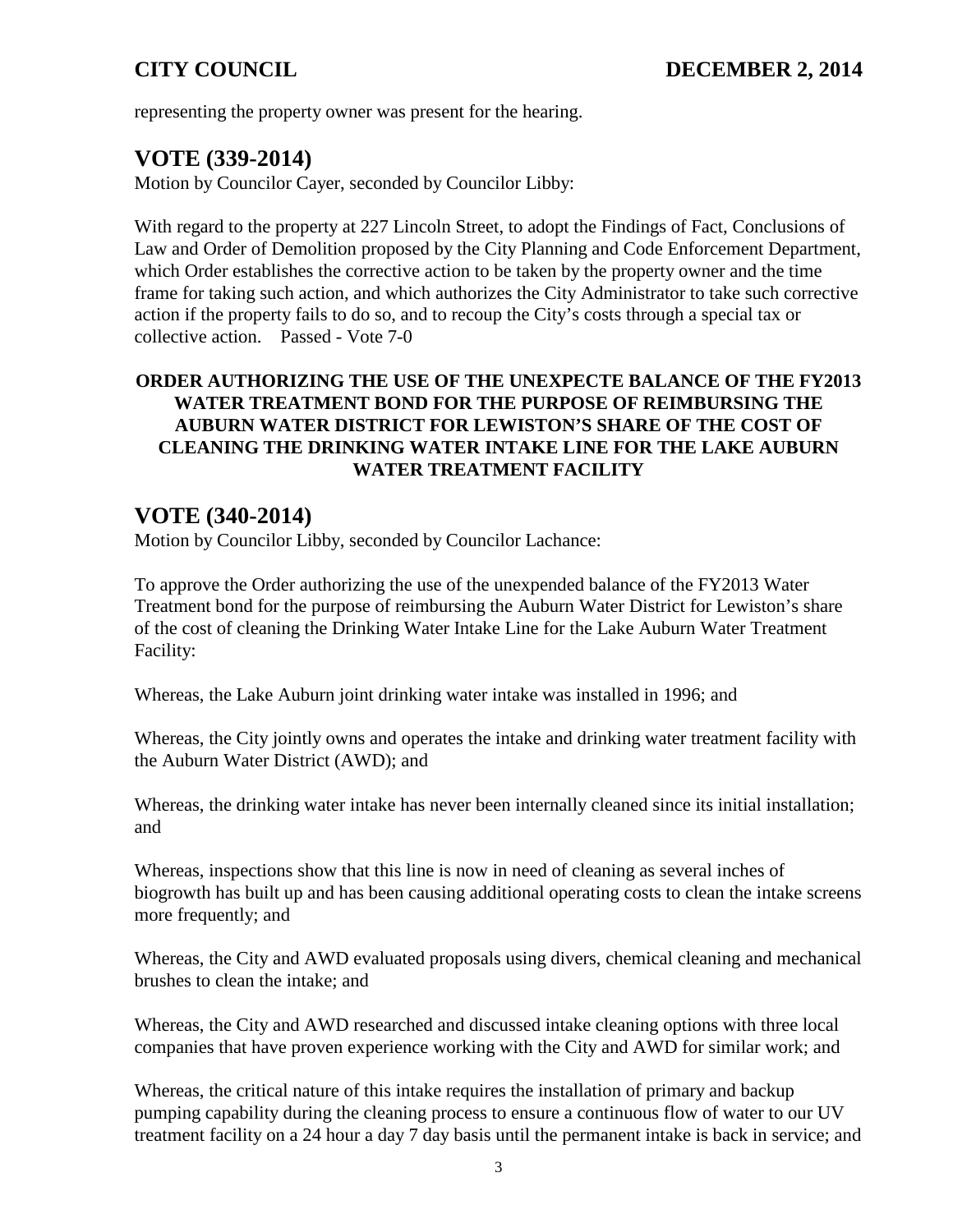Whereas, the only local vendor that has adequate pumping experience with a well-researched, documented plan and the staff and experience to clean the intake with mechanical brushes is Ted Berry Company; and

Whereas, the Auburn Water District Board of Trustees approved funding and award of the intake cleaning work to Ted Berry Company on September 17, 2014 in a not to exceed amount of \$200,000; and

Whereas, the Auburn Water District has a contract with Ted Berry Company for the intake cleaning work to begin on or soon after the week of December 8, 2014 and to be completed before Christmas; and

Whereas, because of savings resulting from good bids on prior projects (Dechlorination, Ammonia & Main Street pump station), there are sufficient funds available in the FY13 Lewiston Water Treatment Program Bond to pay for the City's share of these costs;

Now, therefore, be it Ordered by the City Council of the City of Lewiston that there is hereby authorized the use of up to \$100,000 from the FY 2013 Water Treatment Program Bond for the Purpose of reimbursing the Auburn Water District for Lewiston's 50% share of the cost of cleaning the intake pipe at the Lake Auburn Water Treatment Facility.

Passed – Vote 7-0

## **ORDER AUTHORIZING EXECUTION OF A MUNICIPAL QUITCLAIM DEED FOR REAL ESTATE LOCATED AT 78 BAILEY AVENUE**

# **VOTE (341-2014)**

Motion by Councilor Libby, seconded by Councilor Cayer:

To approve the Order authorizing execution of a municipal quitclaim deed for real estate located at 78 Bailey Avenue:

Whereas, the owners, Donald R. and Debra A. Castonguay, failed to pay their tax bill on a timely basis for the property located at 78 Bailey Avenue (Tax Map 90, Lot 123, Parcel 00-001869); and

Whereas, a tax lien lien was filed on June 13, 2012 (Book 8417 Page 16) and matured on December 19, 2013, in the amount of \$1,760.70; and

Whereas, payment was received in full on November 12, 2014;

Now, Therefore, Be It Ordered by the City Council of the City of Lewiston, that a quitclaim for 78 Bailey Avenue is hereby authorized to release the City's interest in the property to the former owner.

Passed - Vote 7-0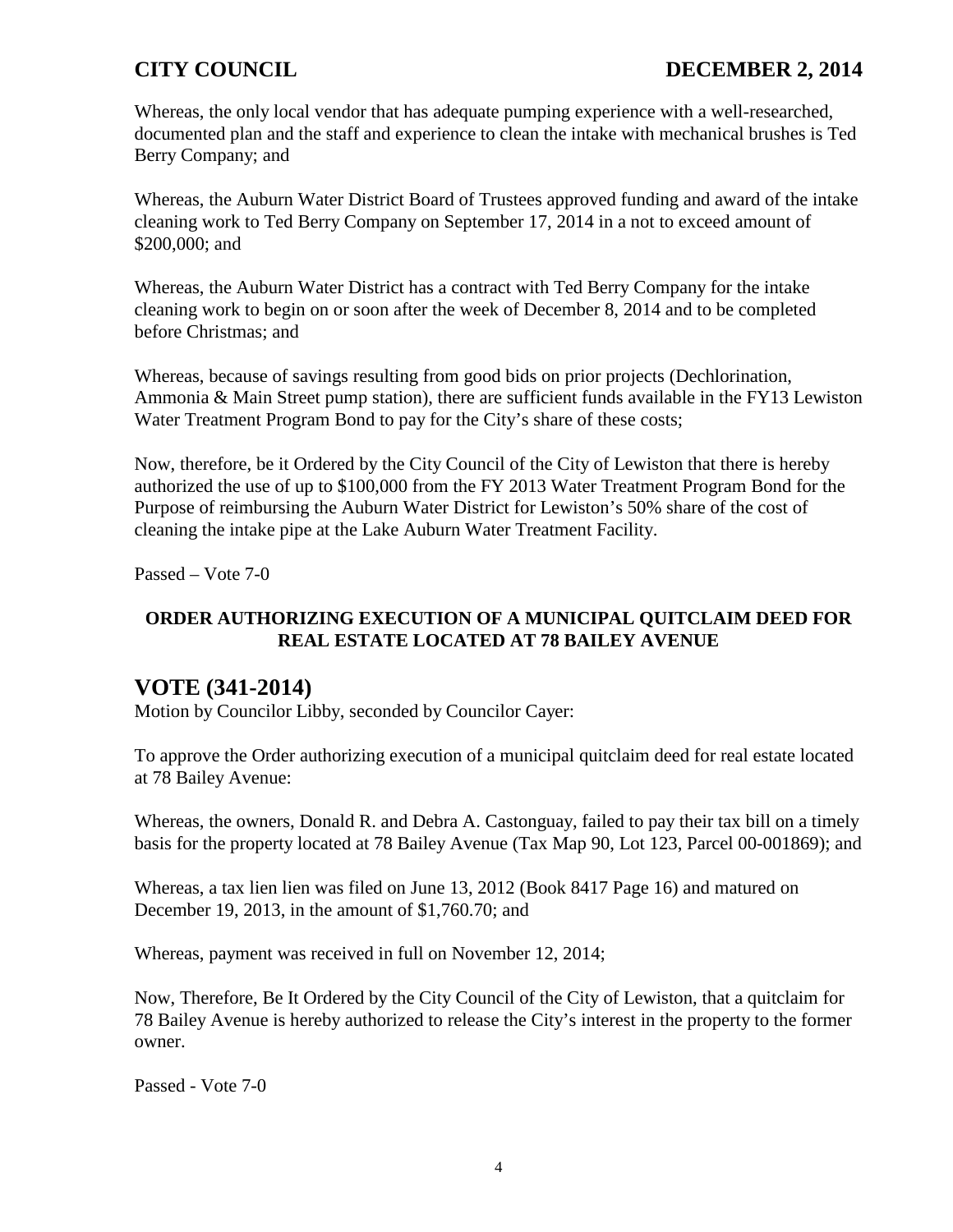## **RESOLVE APPROVING THE THIRD NEGOTIATED ALLONGE BETWEEN THE CITY AND FIRLAND MANAGEMENT COLISEE LLC**

The Finance Director provided background information on this item and also noted the representatives of the Colisee were not able to attend the meeting due to unexpected travel delays out of state due to the snow storm.

# **VOTE (342-2014)**

Motion by Councilor Libby, seconded by Councilor Bouchard:

To approve the Resolve approving the third negotiated Allonge between the City and Firland Management Colisee LLC:

Whereas, the Colisee failed to make their July 1, 2014 annual payment in the amount of \$60,000; and

Whereas, Given the lack of attendance at the locally hosted Portland Pirates games last winter, coupled with the withdrawal of the Timber Wolves team this year, significant financial strain was placed on the organization; and

Whereas, the Colisee is now in default of their loan and would like to renegotiate the terms of the agreement by executing a third allonge known as the Forbearance Agreement; and

Whereas, the new payment schedule would provide a forbearance fee paid monthly to June 1, 2015, for a total of \$5,000, then monthly loan payments would begin July 1, 2015 through July 1, 2032 in accordance with the amended repayment schedule; and

Whereas, the Forbearance Agreement strengthens the City's position by requiring regular financial reporting, automatic default language, favorable late fee assessments, preapproval by the City prior to debt assumption or distributions may be made to owners, and assigns accounts receivable collateral to the City;

Now, Therefore, Be It Ordered by the City Council of the City of Lewiston, to execute the third allonge between the City and Firland Management Colisee LLC and have the City Administrator sign on the City's behalf.

Passed - Vote 7-0

## **ORDER AUTHORIZING THE CITY ADMINISTRATOR TO DISPOSE OF THE CITY OWNED PROPERTIES AT 116 & 122 PIERCE STREET AND 139 & 155 BARTLETT STREET**

# **VOTE (343-2014)**

Motion by Councilor Cayer, seconded by Councilor Libby:

To approve the Order authorizing the City Administrator to dispose of the city owned properties at 116 & 122 Pierce Street and 139 & 155 Bartlett Street: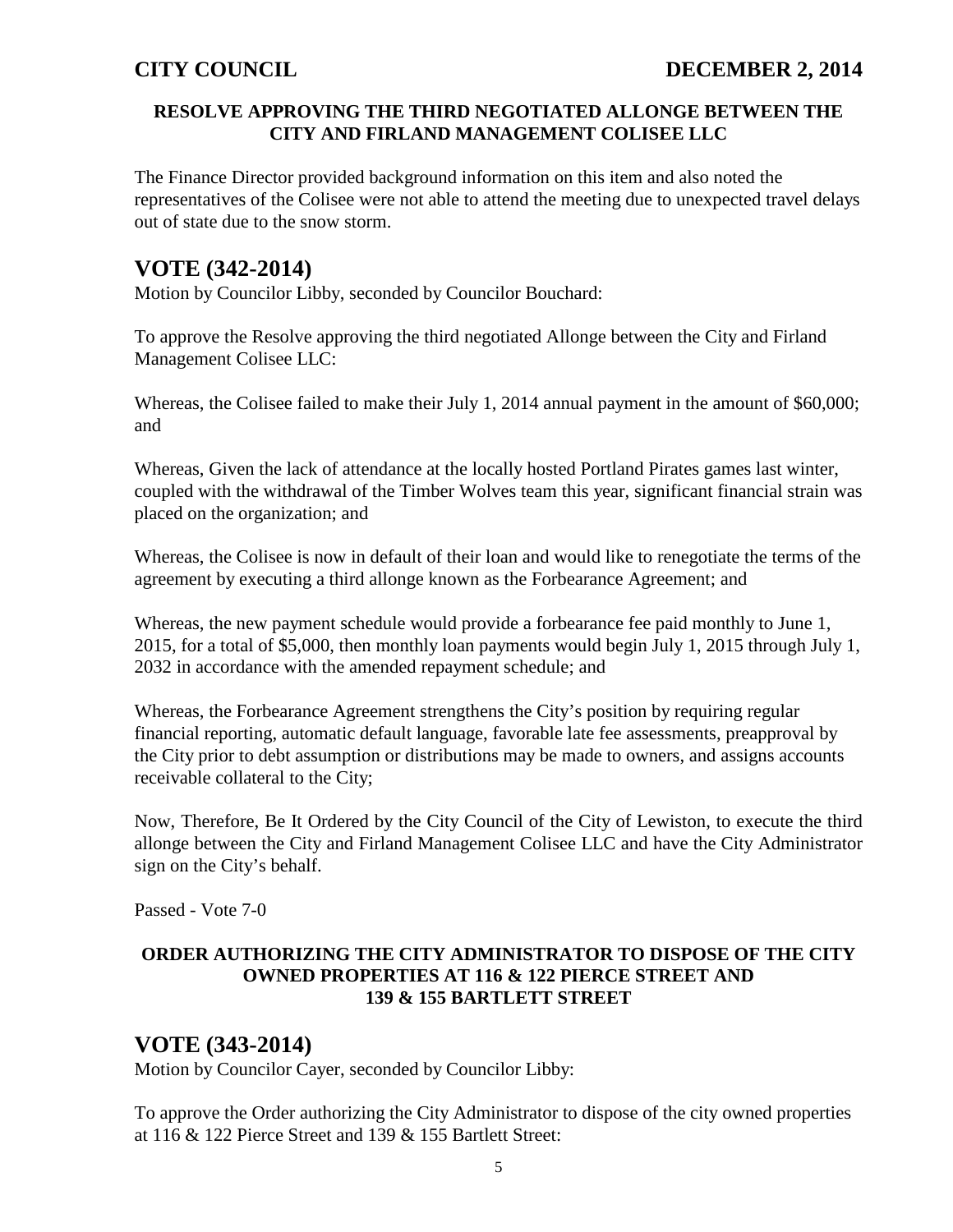Whereas, the City currently owns the properties at 116 and 122 Pierce and 139 and 155 Bartlett; and

Whereas, these properties were to be conveyed to a developer under a joint development agreement between the City and St. Laurent Housing Associates Limited Partnership; and

Whereas, as a result of a citizen initiated referendum, this Council order approving this joint development agreement was overturned; and

Whereas, the City has no need to retain ownership of these properties, which will require ongoing maintenance and expense; and

Whereas, in conjunction with the subsequently abandoned Volunteers of America Project proposed for this area, the Planning Board provided an affirmative recommendation to the Council as to the disposition of these properties in August 2013; and

Whereas, the City has a number of available options for disposing of these properties as outlined in our Property Disposition policy; and

Whereas, consistent with that Policy, the City Administrator recommends that these properties be disposed of through the formal bid process; and

Whereas, the Administrator further recommends that the single bid document be structured to provide for one bid on the three contiguous properties at 116 Pierce, 122 Pierce, and 155 Bartlett with a minimum acceptable bid set at \$2 per square foot (\$30,000) and one separate bid for 139 Bartlett with a minimum acceptable bid set at \$1.50 per square foot or \$7,500;

Now, Therefore, Be It Ordered by the City Council of the City of Lewiston that the City Administrator is hereby authorized to offer the properties at 116 and 122 Pierce and 155 Bartlett for disposition through the formal bid process subject to a minimum bid of \$2 per square foot or \$30,000 and 139 Bartlett for \$1.50 per square foot of \$7,500.

Passed - Vote 7-0

## **ORDER AUTHORIZING THE CITY ADMINISTRATOR TO DISPOSE OF THE CITY OWNED PROPERTY AT 154 BLAKE STREET**

Councilor Lachance expressed his opposition to the amendment to remove the reference to the Planning Board.

# **VOTE (344-2014)**

Motion by Councilor Libby, seconded by Councilor Bouchard:

To amend the Resolve and remove the phrase "and to sell the property to the successful bidder subject to a positive recommendation of the Planning Board." Passed - Vote 6-1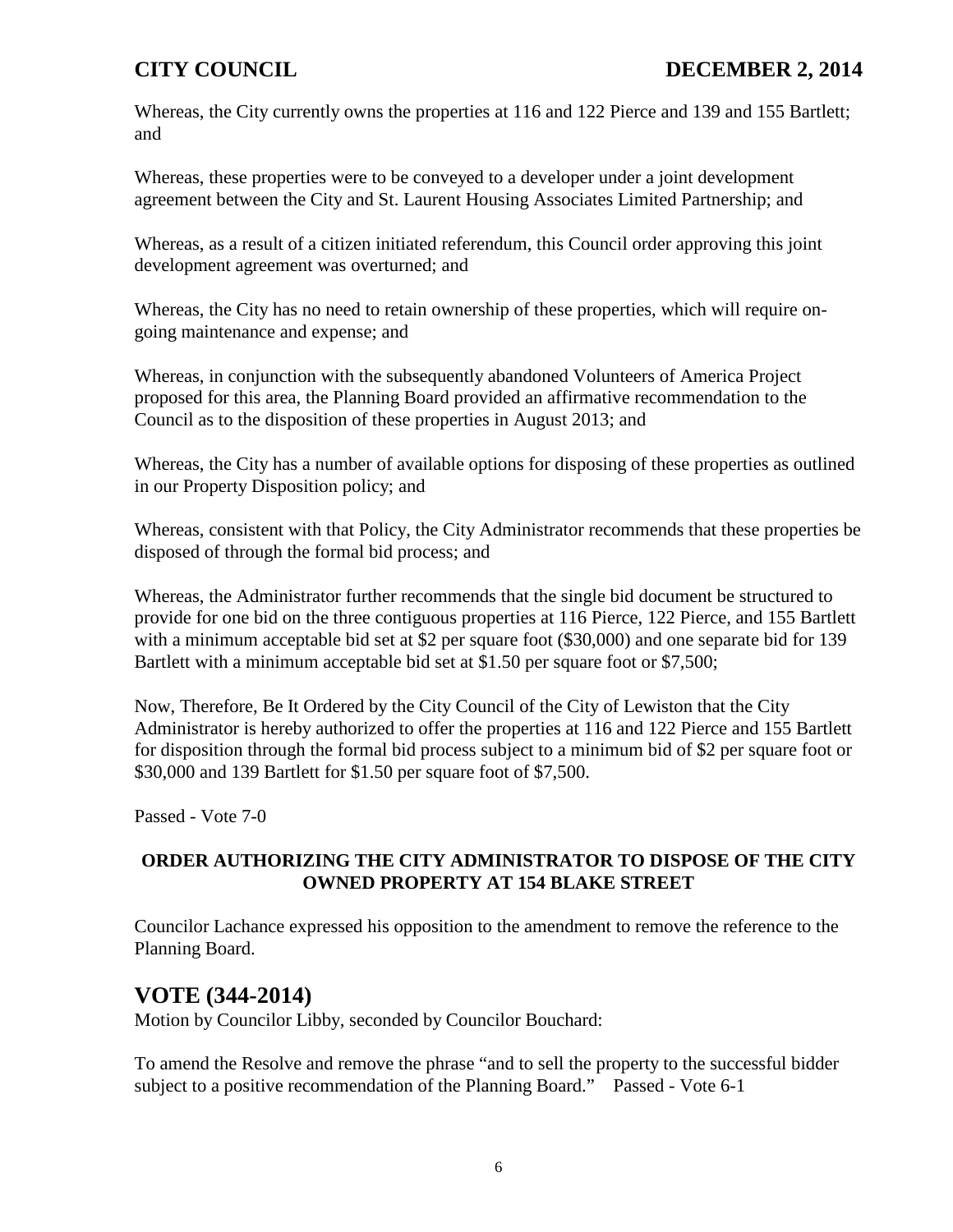# **VOTE (345-2014)**

Motion by Councilor Libby, seconded by Councilor Bouchard:

To approve the Order authorizing the City Administrator to dispose of the city owned property at 154 Blake Street:

Whereas, the City currently owns the vacant land at 154 Blake Street; and

Whereas, the owner of an abutting apartment building has approached the City with an offer to purchase the property; and

Whereas, after consultation with the City's various Department Directors, the City Administrator has determined that the City has no use for this land; and

Whereas, the Planning Board has reviewed the recommendation that the City dispose of this property and has recommended that the City begin the disposition process subject to its review of any proposed reuse; and

Whereas, in accordance with the City's property disposition policy, the City Administrator recommends that this property be disposed of through the formal bid process; and

Now, Therefore, Be It Ordered by the City Council of the City of Lewiston that the City Administrator is hereby authorized to offer the property at 154 Blake Street for disposition through the formal bid process.

Passed - Vote 6-1 (Councilor Lachance opposed)

## **REQUEST FROM THE KORA NORTHEAST SHRINE ORGANIZATION FOR A WAIVER OF CITY FEES FOR THE ORGANIZATION'S SEPTEMBER 2015 FIELD DAYS EVENT**

Two representatives from the Kora presented their request and outlined the logistics of their event. The Council expressed concerns with the request being made outside of the budget cycle, that several of the events are for members only, and that the overall event requires a registration fee. Two members of the public suggested the city funds should be used fairly to help everyone in the city who deserves support and also to seek donations from area businesses which will benefit from this event.

# **VOTE (346-2014)**

Motion by Councilor D'Auteuil, seconded by Councilor Cloutier:

To approve the full requested waiver of \$2,720 in city fees for the Kora Northeast Shrine Field Days 2015 event. Did Not Pass - Vote 3-4 (Councilors D'Auteuil, Cloutier and Cayer in favor)

## **APPOINTMENT OF A CITY COUNCILOR TO THE TAXI & TATTOO APPEALS BOARD**